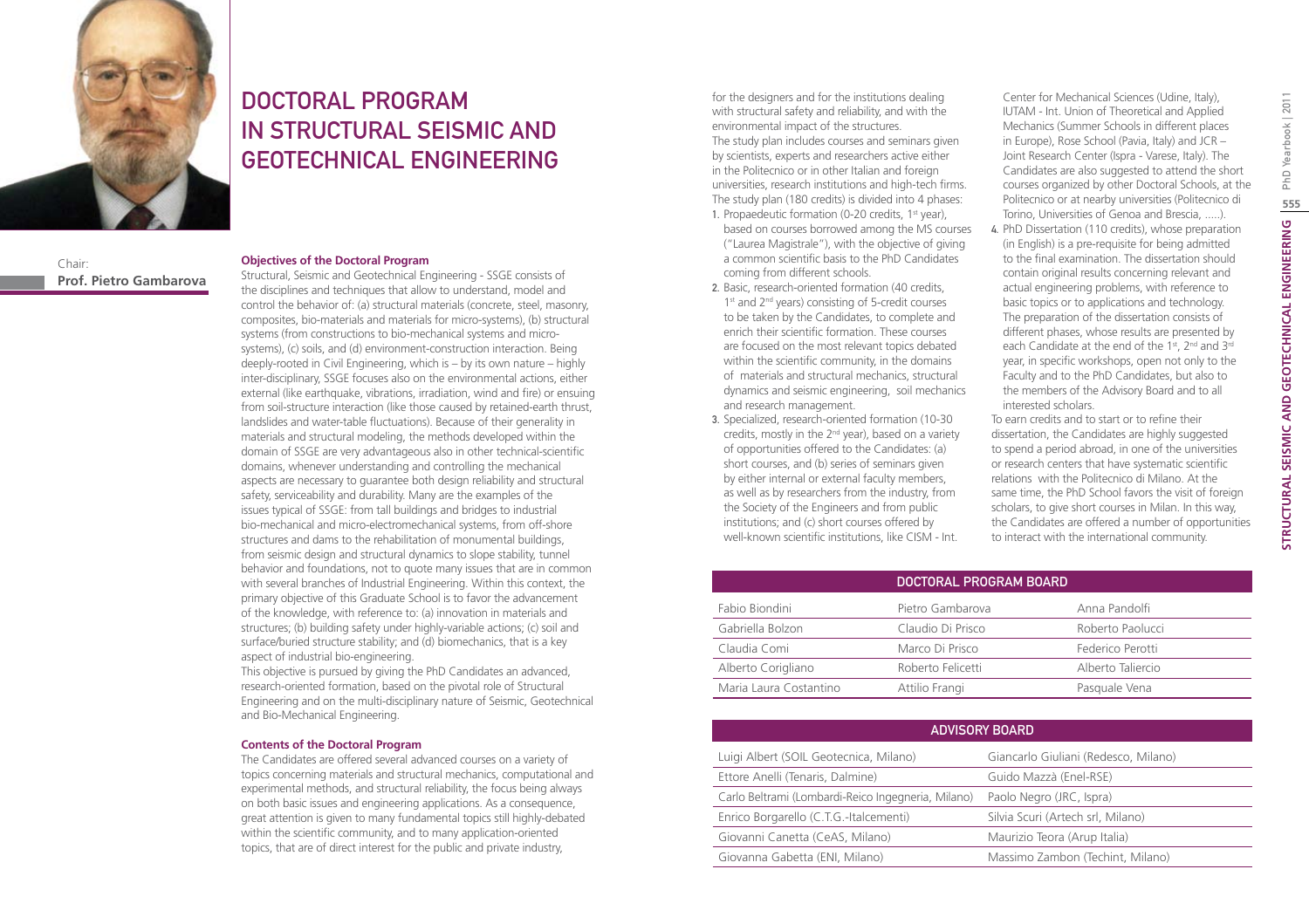## Adhesion in Poly-Silicon MEMS Experimental Characterization and Numerical Modeling

### **Leonardo Baldasarre**

### **MEMS** (Micro-Electro-Mechanical Systems) are mechanical transducers: they convert a nonelectrical signal, such as acceleration, magnetic field or pressure, into an electrical signal or vice-versa they transform an electrical signal into a mechanical work, such as movement, pressure or vibration, by means of a micro-scale coupled electromechanical mechanism. Very often a mechanical part is suspended and a large portion of free surface interacts at a very small separation distance. Otherwise negligible, in this situation the spontaneous adhesion forces are so strong that they can endanger the functionality of the device. This MEMS reliability issue, also known in literature as **stiction** (static-friction), is one of the main constraints for newer and/or smaller devices.

Adhesion is caused by different phenomena acting at the same time on the surface. In *poly-silicon* surfaces, the most relevant sources of adhesion forces are: **electrostatic**, **capillary** and **van der Waals**. Electrostatic force is caused by trapped charge on the silicon

dioxide native layer on the surface, capillary force by the formation of water meniscus between the roughness

asperities, and van der Waals forces by electronic charge fluctuation on the bodies. The electrostatic force is a *longrange* force, *i.e.* its influence is still strong at large separations, and the capillary and van der Waals forces are *short-range*, *i.e.* their influence is negligible at large separation and dominates at small separation.

This research focuses at the same time on two issues: the **experimental characterization** and the **numerical modeling** of the adhesion phenomenon. First, the surface roughness is measured and the adhesion energy is evaluated on adhoc designed test devices. Second, to model the adhesion phenomena a numerical rough surface is generated and two different methods are developed respectively for the *short-* and *long-range* forces.

The measurement of the **roughness** in *poly-silicon* MEMS is of extreme importance for a precise characterization of the adhesion phenomenon in these devices. In this research, both *single-crystal* silicon and *polysilicon* surfaces are measured by means of the **Atomic Force Microscope**. The measurements show a very small level of roughness of the *single-crystal surface* and a relevant level for the *poly-silicon* one. This latter

is characterized by a 9.39 *r.m.s.* and a correlation length of 298 *nm*. Moreover, the lateral surfaces, also called vertical, show a roughness of a different scale, hundreds of nanometers, due to the fabrication process.

The adhesion energy is measured directly **on-chip** with two ad-hoc designed devices: one for the *inplane* contact that takes place on *vertical* surfaces and one for the *out-of-plane* contact that takes place on *horizontal* surfaces. This latter device is reported in figure 1: four springs keep suspended a structure that consists on two long electrostatic plates and a series of adhesion beams. During loading, the structure is moved *out-of-plane* by an electrostatic force acting on the plates in order to reach the contact between the beams and a lower adhesion pad. During the unloading, the electrostatic force is reduced and the structure remains stuck until a critical force is reached and the structure will unstuck. The adhesion energy can be evaluated by the energy difference between the stuck and the unstuck configurations. The **measured adhesion energy** per unit area are 13.4 ± 6.64% and 0.1675  $\pm$  23.89% µJ/m2 respectively for the *horizontal* and *vertical* surface.

The measured roughness



**1. Optical image of the on-chip test device for the adhesion energy evaluation 2. Von Mises stress contour plot** 

statistical parameters are taken as an input for the **numerical generation** of *horizontal* surfaces and then also manipulated to generate the *vertical* surfaces. The *Hu and Tonder* algorithm is used for the numerical rough surfaces generation. This algorithm is based on a **digital filter** that transforms a sequence of casual numbers into a rough surface with the imposed statistical parameters.

The purpose of the first developed numerical method is to **evaluate the adhesion energy for a generic rough surface**. To this aim, the adhesion process is simulated with a finite element model of two representative surfaces that, from a fully separated

and then separate again. The adhesion energy is evaluated by considering the work done to separate the surfaces, giving two evaluation of the energy: one for the loading an one for the unloading. The considered adhesion forces are the shortrange forces, *i.e.* capillary and van der Waals forces. In these simulations the contribution of the electrostatic charge is not taken into account as it would prove irrelevant. *Short-range* forces are computed through the **Proximity Force Approximation**, *i.e.* depending only on the relative distance between material points. The constitutive model of the *poly-silicon* is *perfect elasto-plastic* to reproduce the observed surface plasticization in nano-indentation experiments. In figure 2 it is

configuration, come into contact reported the von Mises stress



### **of the two surfaces in the adhesion process simulation.**

in the maximum contact position. The estimated loading adhesion energy are 23.74 and 25.66  $\mu$ J/m<sup>2</sup> respectively for the *horizontal* and vertical surface and the unloading energy are 480.9 and 506 µJ/m<sup>2</sup> respectively.

#### Finally, the **long-range**

electrostatic force is modeled by means of the **boundary element method**. The main issue within this method for almost contacting surfaces is that the stiffness matrix become singular giving a wrong force estimation. In this research two methods to limit this issue are proposed based on a higher order integration and a fictitious surface approach. The methods are tested on benchmark cases showing good performances.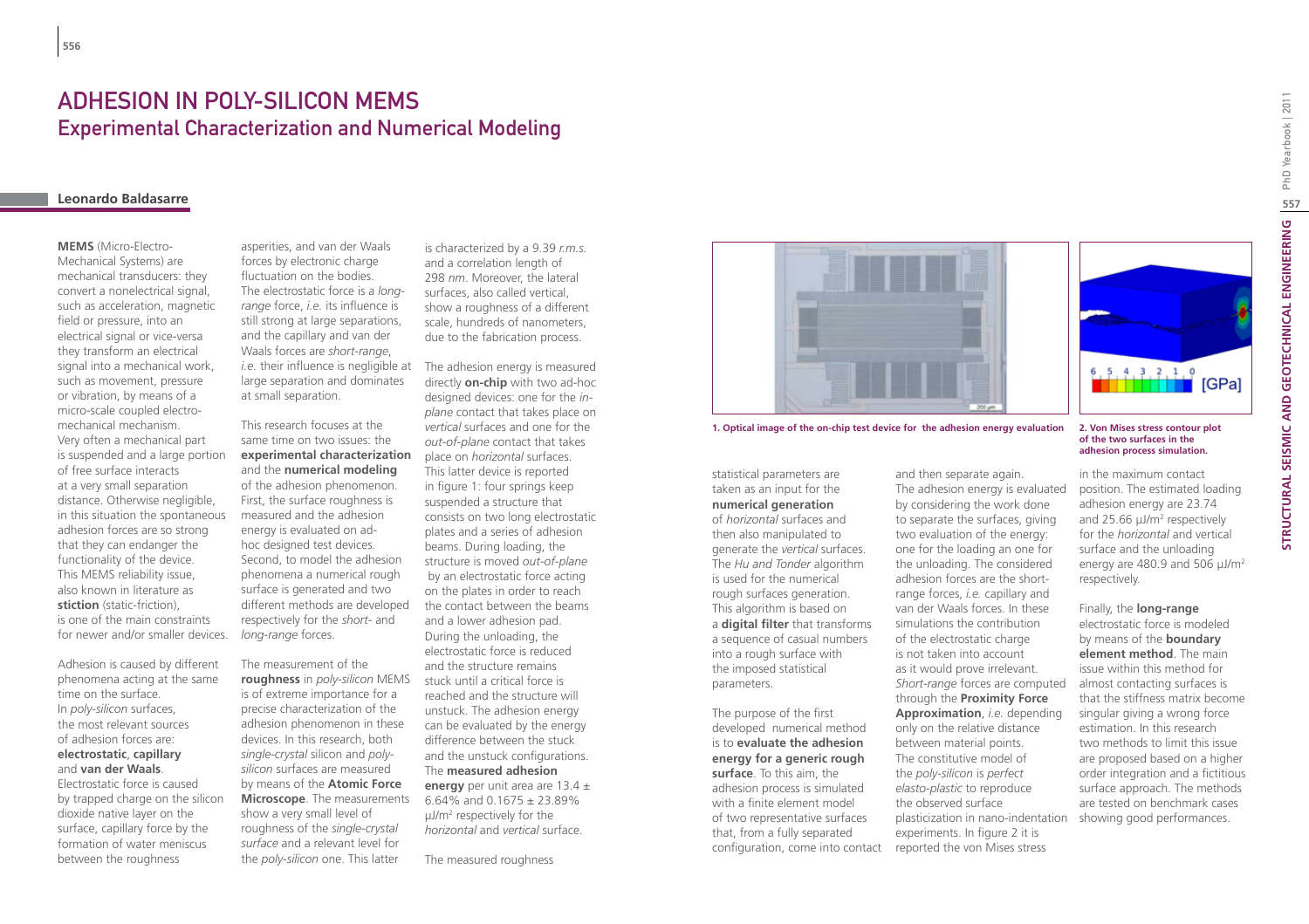# BIOMEMS FOR MICROSCALE FILUID TRANSPORT design, simulation and prototyping

### **Emanuele Bertarelli**

During the last two decades, within the well-established field of Micro Electro Mechanical Systems, the branch of Biological MEMS earned growing interest. BioMEMS development demands a strong multidisciplinary framework, which involves engineering, materials science, physics, biology, chemistry and medical sciences. Currently, a strong effort is being made by the research community to establish new paradigms for both modelling and manufacturing. To accelerate the technological transfer, an intense cooperation with the industry is required.

The final goal of this research was to design a device for microscale fluid transport to be used in the biomedical field, which exploits electrostatic actuation. Examples of target applications are drug delivery and biological fluid handling. The device has been conceived to be entirely realized through microfabrication techniques close to standard MEMS processes. Although founded on strong structural engineering basis, a continuos and fruitful interaction with disciplines such as fluid mechanics, materials engineering, physics and biomedical sciences created a complex environment that guided the investigation. The tools that have been developed, as well as the ideas

that have been introduced, are in general of broad applicability from an engineering standpoint. However, the underlying path is inherently treaded by the specific application in the biomedical field and by a careful evaluation of technological aspects from the material science perspective. Research has been primarily carried out at the Laboratory of Biological Structure Mechanics (LaBS) of the Department of Structural Engineering (DIS) of the Politecnico di Milano, Italy. A fundamental part of the activity has been performed at the Laboratory for Simulation of the Department of Microsystems Engineering (IMTEK) of the University of Freiburg, Germany. The expertise in the area of microsystems design and simulation of this research group greatly contributed to the definition of novel design ideas. Furthermore, the collaboration with the external partner STMicroelectronics represented an example of interaction of academics with a leader in ICT and MEMS design and manufacturing, with state-ofthe-art microfabrication facilities. This is an important reference from a technological viewpoint, providing an origin for the definition of new technological processes suitable to realize a forthcoming generation of BioMEMS devices. As a first step, the full device



**1. Rendering of a micropump actuator prototype. Stacking of polysilicon diaphragm (light green) on the substrate is represented. The pumping chamber is realized on the cap of the wafer, and placed above (not shown).**

is studied by means of multiphysics numerical simulations in order to define and evaluate its fundamental characteristics in terms of working principle, actuation, geometry and overall performances. It is worth underlining that fully-coupled electro-fluid-mechanical dynamic simulations are proposed for the first time for electrostatic micropumps. Although some relevant simplifications are made to reduce the full problem to a 2D one, the proposed approach is an encouraging step in the direction of a complete Finite Element simulation of the electrostatic pumping mechanism. However, a fundamental improvement would be the simulation of the real 3D geometry, to adequately

represent the real device pumping mechanism and fluid flow inside the chamber. In this phase, a continuous interaction has been pursued with technology, aiming to set the key points for the development of a suitable technological platform for device manufacturing. It has been evidenced that, to accelerate the technological transfer in BioMEMS research, an intense cooperation with the industry is crucial. A number of challenges has been faced to define a device design and a modified technological process compatible with existing microfabrication facilities. Undoubtedly, some technological and manufacturing issues represented relevant difficulties to be overcome. A preliminary design of the first prototypes is reported (Figure 1), while manufacturing is currently ongoing. Attention is then focused

on issues related to the device actuation. The actuator equilibrium in quasi-statics as well as in a dynamic damped framework has been modelled through Finite Element, Finite Difference and analytical methods. Among the different methods proposed and demonstrated for the study of electrostatic actuation, a one degree-of-freedom closed form solution obtained through Galërkin formulation is particularly interesting. In particular, a convenient load versus deflection relation is extracted for thin plates, but the method is suitable to be extended to different actuator geometries to study deformable MEMS electromechanics. In this direction, a novel design

strokes while avoiding pull-in occurrence is proposed, wich

combines charge control with ring electrodes on a circular plate geometry. Indeed, the possibility to improve device performances and reliability by means of innovative electrostatic control methodologies is topical. The driving idea here is to extend the stable displacement range, aiming to realize efficient and reliable high stroke electrostatic diaphragm micropumps. An increase of the stable displacement range for the diaphragm actuator leads to various benefits: (i) a larger amount of fluid can be pumped at each stroke, increasing fluid transport capability; (ii) as a consequence, the ratio between stroke volume and dead volume is increased; (iii) for a target stroke volume, the initial capacitor gap can be reduced to achieve higher forces. However, the proposed control methodology can be in principle applied to a wide range of MEMS requiring extend travel ranges, such as optical devices. This will allow to develop a new class of highly optimized and highly efficient actuators. As expected, charge control exhibits a stabilizing effect with respect to voltage drive, but not sufficient to achieve a full-range stability for the considered geometry. This is due to parasitic capacitance arising from nonuniform device deformation. When the electrode area is properly defined, stability range can be extended up to gap closure in the central part of the membrane. In this configuration, the increase in voltage required for full-range device drive

strategy to achieve large

would be relevant, while in charge control the penalty is considerably lower. Loading conditions and geometrical parameters for an optimized actuation are suggested. Finally, design and modelling of ortho-planar microvalves suitable to be used for fluid flow rectification in the device under study has been performed. At this stage, laser rapid prototyping has been fruitfully exploited to realize stand-alone microvalves prototypes for a preliminary evaluation of various geometries.

The next steps of this research work will mainly involve the characterization of the first generation of prototypes. Furthermore, some of the aforementioned results represent a stimulating starting point for deeper investigations, in diverse directions, concerning multiphysics MEMS/BioMEMS modelling and simulation.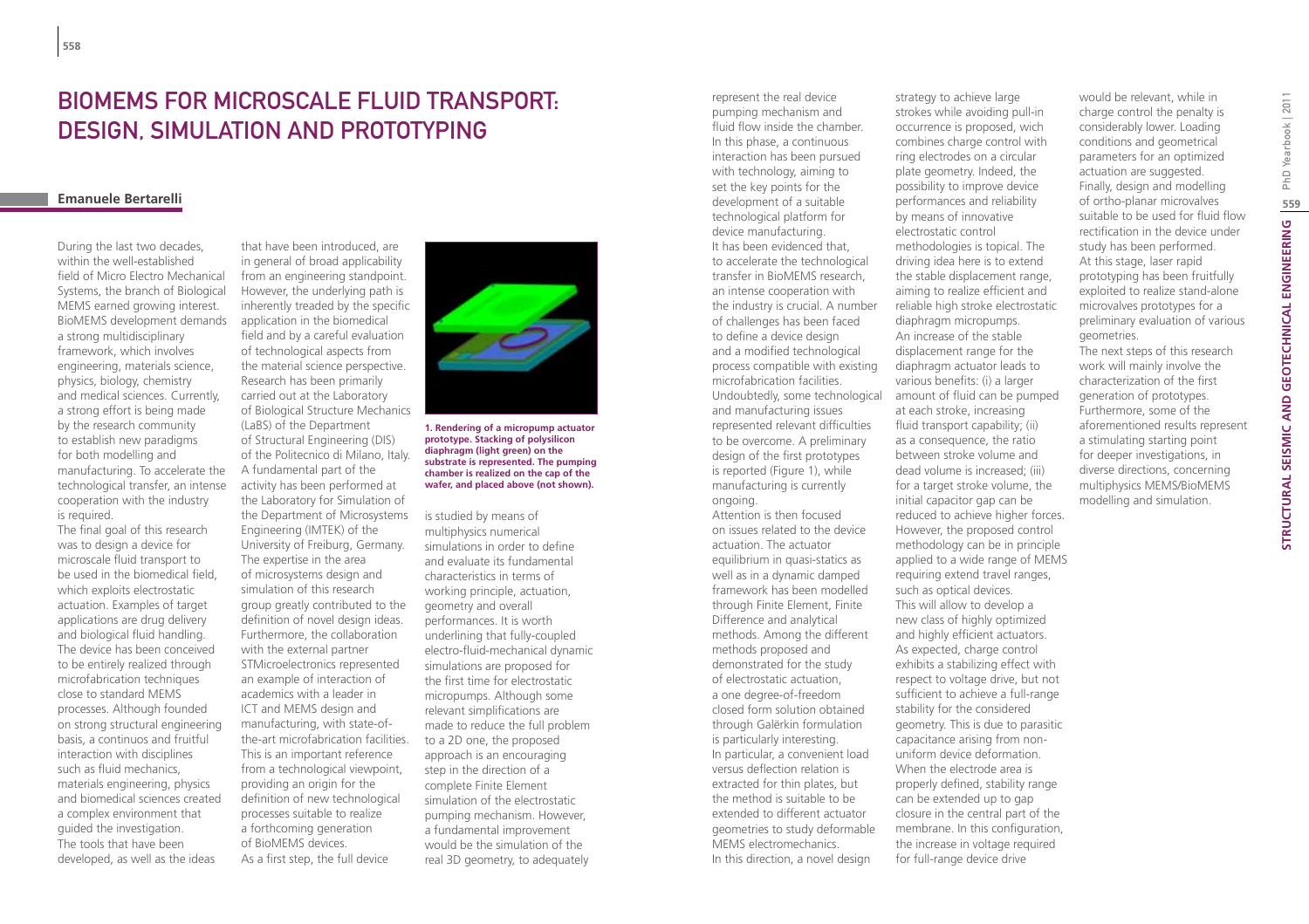### Computational model of the heart

### **Elena Cutrì**

**560**

Both the right and the left ventricular myocardium consists in a continuous muscle band spatially oriented as a helix. A key feature of this arrangement is the anisotropic organization which results from two contributions: local anisotropy due to the presence of obliquely oriented muscle fibers whose orientation varies from a right-handed helix at the subendocardium to a left-handed helix at the subepicardium and global anisotropy determined by the organization of these fibers in a twisted band of muscle which extends from the root of the pulmonary artery to the root of the aorta, with a helical configuration which defines two cavities, the right and left ventricles. The organization of the myocardium at a macroscopic level in a unique ventricular muscle band revealed the mutual coupling of anatomy and function in the ventricular myocardium in terms of electrical behavior, passive and active mechanical behavior, kinematical behavior. In addition, this peculiar architecture of the myocardial fibers is responsible for the torsional movement of the heart *i.e.* the mutual rotation of the cardiac base and apex around the ventricular long axis where counter-clockwise rotation is assumed as positive (when viewed from the apex). The cardiac torsion was proved



#### **1. A) Anatomy based geometry; B) Geometry discretization; C) Example of fibers orientation at the epicardium; D) Biventricular model coupled to lumped parameters models.**

to be a sensitive index of ventricular performance assessment.

In this Ph.D. thesis a 3-D Finite Element model of the heart was developed. The anatomy based geometry of the heart was reconstructed by segmentation using Amira® software which permits to process diagnostic images. Magnetic Resonance (MRI) images of the heart of an healthy patient at the end of the systolic phase were used. A parametric approach was adopted in order to model physiological or pathological hearts characterized by different anthropometric parameters (i.e. ventricle long and short axis length and wall thickness). The myocardium was modeled as an anisotropic hyperelastic material accounting for the contribution both of the matrix and the myocardial fibers. One family of fibers, each fiber

perfectly aligned to its direction, was modeled. Fibers orientation was defined by an ad hoc routine implemented in Matlab and was set according to literature studies: fibers orientation in the left ventricle varied from -60° at the level of the epicardium to +60° at the level of the endocardium with respect to the circumferential while in the right ventricle the orientation varied from -60° at the epicardium to +90° at the endocardium. Material parameters were identified using an univentricular model representing the left ventricle. In particular, material parameters were determined to address two requirements: the stress-like parameters of the matrix was identified to guarantee physiological end diastolic volume at physiological end diastolic pressure while fiber parameters were identified to obtain physiological cardiac

torsion and fibers contraction pattern. To replicate the active behavior of the myocardium the fibers stiffness was increased. This mechanism was aimed only at reproducing the macroscopic behavior of the myocardium. Variation of fiber stiffness was set according to concentration of free intracellular calcium, that characterizes the level of activation of a cardiac muscle cell. In order to simulate in vivo heart movement which is limited by the surrounding tissues, the ventricular base was anchored by means

of a soft constraint modeled as a linear elastic ring anchored at its external circumference. The ring was assigned the same passive mechanical properties as the myocardial matrix. To evaluate the hemodynamic behavior of the heart, the FEM model was coupled with lumped-parameter models simulating cardiac afterload. The ventricular cavities were defined as fluid cavities by using hydrostatic elements to simulate physiological fluid flow from the ventricles to the outflow arteries. Fluid properties were assumed to be the same in both cavities. The fluid (blood) was modeled as an incompressible newtonian fluid with a density equal to 1060 kg/ m3. The systemic and pulmonary circulations were modeled by three- element windkessel model. interventricular septum the Each windkessel model consisted

of a resistance representing the outflow valves (i.e., aortic valve for the systemic circulation and tricuspid valve for the pulmonary circulation), a constant compliance accounting for systemic or pulmonary circulation compliance and a resistance representing the vascular resistance. A static stress/displacement analysis was performed consisting of two steps: cardiac diastole and systole. During the diastole, physiological flows to the two ventricles were defined to obtain the physiological end diastolic volumes. During systole, fluid flow between the two ventricular cavities and the two windkessel model was driven by the pressure fall between the LV and RV pressure and the aortic and pulmonary pressure, respectively. The model response was evaluated under different working conditions: physiological condition, systemic and pulmonary hypertension and aortic stenosis. Realistic predictions of the LV and RV tensile stresses along the fiber direction were provided by the model. The stresses were higher during systolic peak than during the diastolic phases at the LV and RV free wall and at the interventricular septum, due to the cardiac fibers contraction. In the LV free wall and in the

stress peaks along the fiber

direction were located near the endocardial surface where the fiber orientation is almost circumferential. In the RV the maximum tensile stress is located at the epicardium where fibers orientation angle with respect to the circumferential direction is equal to 90°. Principal stresses were aligned with the fibers direction. The hemodynamic outcomes obtained from the simulation performed under physiological condition were within the physiological range. Simulation of pathological condition i.e., systemic and pulmonary afterload alteration and aortic valve stenosis showed realistic predictions of the hemodynamic behavior. In conclusion, the developed model accounting for an anatomy-based geometry, a realistic constitutive law and a fiber arrangement consistent with the histological findings represents a powerful tool for the comprehension of the heart behavior, proving that the cardiac function is strongly related to the anisotropic nature of the tissue. In addition, these features were fundamental to investigate the heart response under pathological conditions. Stress distribution, in fact, directly results from the geometry and from the fiber architecture.

**561**

PhD Yearbook | 2011

**STRUCTURAL SEISMIC AND GEOTECHNICAL ENGINEERING** PhD Yearbook | 2011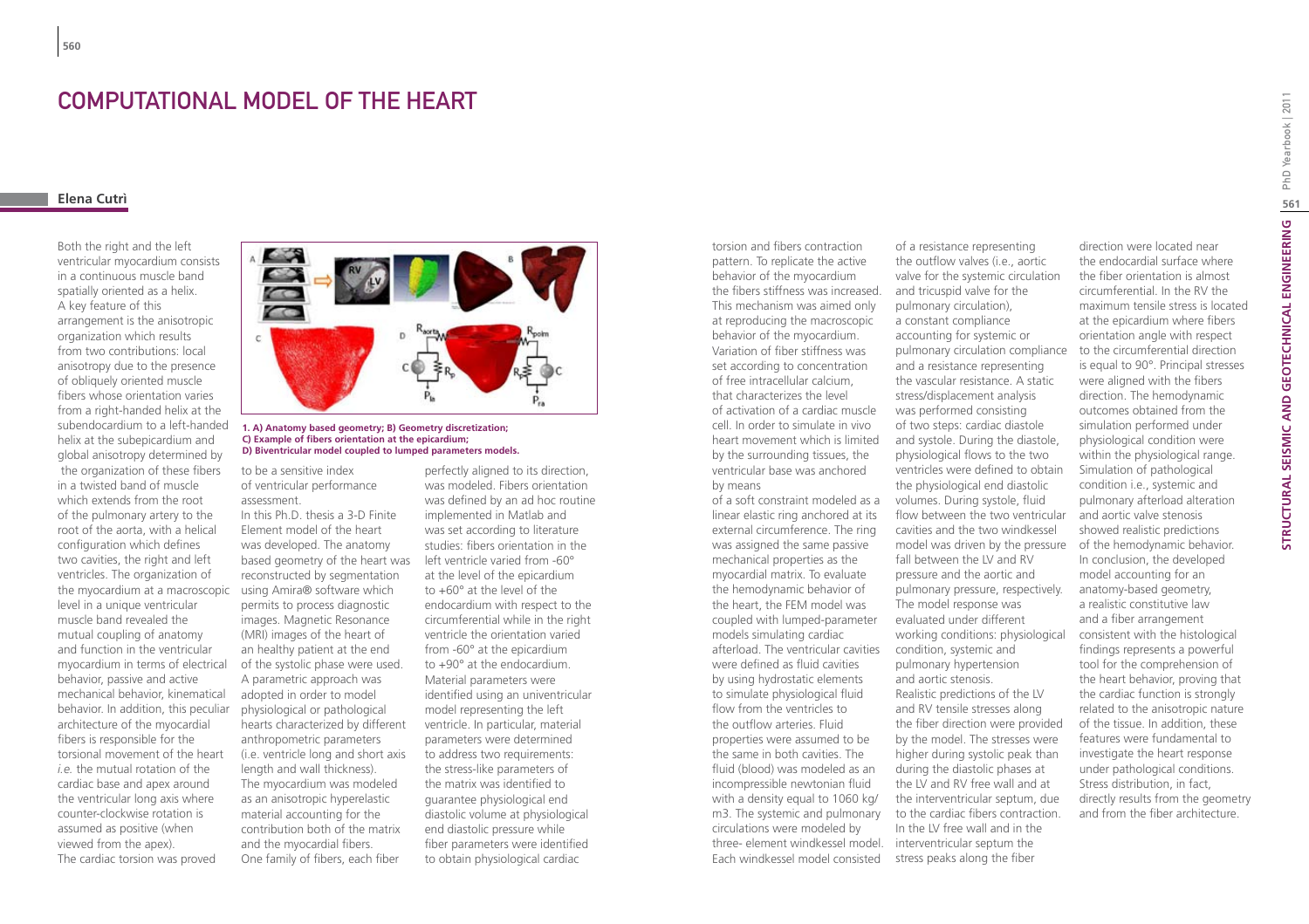## A numerical and theoretical analysis of compaction banding in cemented porous geomaterials

#### **Giuseppe Dattola**

Compaction banding is a particular kind of strain localization phenomena in which a plane compact zone forms perpendicularly to the maximum principal stress direction. Differently from shear bands, compaction bands are non stationary, that is the localized zone increases during the process (compaction band propagation). The study of compaction banding is relevant for oil engineering because the compaction band, reducing the material porosity and consequently the material permeability, slows down the oil extraction. The experimental results show that the possible mechanisms of compaction band formation are two: grain crushing and macro-voids collapse. In rocks, the mechanism of formation is the grain crushing as experimentally demonstrated by the increment of acoustic emission during localization. Consequently, in these types of materials the internal material length is a function of grain size. In high porous cemented materials, which are the object of this thesis, the mechanism of formation is due the macrovoids collapse. Indeed, a high porous cemented material is composed by a set of particles connected by bonds forming an internal structure characterized by macrovoids where the porosity is

concentrated. The macro-void collapse occurs since the bonds are elastic-brittle. Therefore, in a high porous cemented material the internal characteristic length is dominated by the size of macro-voids. Under oedometric conditions, the macroscopic response of high porous cemented materials when the compaction propagates is governed by the material characteristic length. In literature, Despite of its simplicity, the only a general work proposed by Olsson (1999) about compaction band propagation is available, but this study does not include the material characteristic length. The aim of the present work consists in analyzing the influence of the characteristic length on the compaction band propagation and the instability phenomena that may occur in the global response of a sample under oedometric condition. To obtain this results the following steps was performed: (i) introduction of an analogical model (simple spring model); (ii) proof that the characteristic length of high porosity cemented materials is a property related to the macro-voids size; (iii) study of the effects of material characteristic length on the compaction band propagation under oedeometric condition, and consequently, study of the macro-response of a specimen subjected to oedometric tests; (iv) analysis of the connection,

due to the material characteristic length, between the local and global snapback during the compaction band propagation under oedometric conditions. The analogical spring model is based on the following idea: the compaction band propagation can be seen as compaction of a sequence of layer and so, the sample is idealized by superposed springs. model is capable to reproduce the global behaviour of sample of high porous cemented materials under oedometric tests and, in particular, the model simulates the three phases that compose the response. By using this model, it is also possible to prove that by increasing the number of spring (or equivalently by reducing the material characteristic length) the number of oscillations on global response during the compaction band propagation increases and the length of the second stage depends on the material property. This analogical model was modified by introducing a softening response in the spring behaviour. The modified model was used to study the global snap-back problem that can arise during the compaction band propagation. The first conclusion of this study was that there are two possible types of snap-back, local snap

back, when it appears at the constitutive level, and global snap-back, when it appears at the global response of the sample. The second conclusion was that global and local snapback are interconnected, and this interconnection depends on the material characteristic length. In particular two relevant cases are possible: the possibility to obtain the global snap-back when the material does not evidence any local snap-back, and its dual condition when the material evidences local snap-back while the global snap-back is not obtained. The second target of the thesis is obtained by using a distinct element method. This method is a numerical tool successfully used to describe a macroscopic response of a material by analyzing its internal structural. It is then suitable for the study of granular materials. Furthermore, the possibility to use the parallel bonds already implemented in the DEM codes allows the study of cemented materials. The DEM analyses were split in two parts: numerical simulations on honeycomb materials and numerical simulations on high porosity cemented materials. Honeycomb was analyzed, under uniaxial compression test, in order to understand the influence of the characteristic length in a material that exhibit a regular internal structure. In this way other geometrical effects are not considered. These simulations were performed by using two constitutive laws for the parallel bonds: the linear elastic model and an elastic perfectly plastic model. The results obtained by using the first model differs significantly with respect to the experimental evidence.

In particular, two drawbacks were evident: the localization mechanism was completely different than the experimental one and a detachment of the sample from the vertical walls was observed. This detachment generates a progressive reduction of horizontal forces because the lateral contact progressively disappears. By using the second model the results become more realistic if compared with the experimental tests. In particular, the mechanism of localization is captured and the global response exhibits qualitatively the same behaviour shown by the experimental results explaining, in this way, the global response of a sample. The second series of DEM simulations were performed on a high porous cemented material. To generate a sample with macro-voids and bonds, the following procedure was utilized. In the first stage two particle distributions were generated: the first particle distribution represents the particles of the material and the second one represents the macro-voids. After the generation, the second set of particles was deleted and consequently the macro-voids were generated. The final stage consists in the activation of the parallel bonds. The obtained numerical sample was subjected to odometric tests. The numerical results confirm, also in this case, that the internal characteristic length is a property related to the macro-voids, and that the instability phenomenon (snap-back) can be possible. In particular, the results confirm the analogical interpretation because, the reduction in height of the sample prevents the

global snap-back. To analyze a boundary values problem in presence of compaction banding the finite element method is the tool usually employed. Since the previous elastic-plastic models utilized to describe the material behaviour of cemented porous materials evidences some drawbacks, new expressions of the yield function, the plastic potential and the hardening rule were introduced. These new mathematical expressions overcome the previous drawbacks and this model reproduces satisfactorily the mechanical behaviour of common geomaterials as clays, sands and other geomaterials under mechanical degradation. The evolution of the yield function and the plastic potential in the deviatoric plane obeys the Matsuoka and Nakai criterion (1974). This model was implemented in a finite element code (Tochnog). The finite element simulations show also that the mechanical behaviour of sample during the compaction band propagation is governed by the material characteristic length and in particular the snap-back conditions are predicted.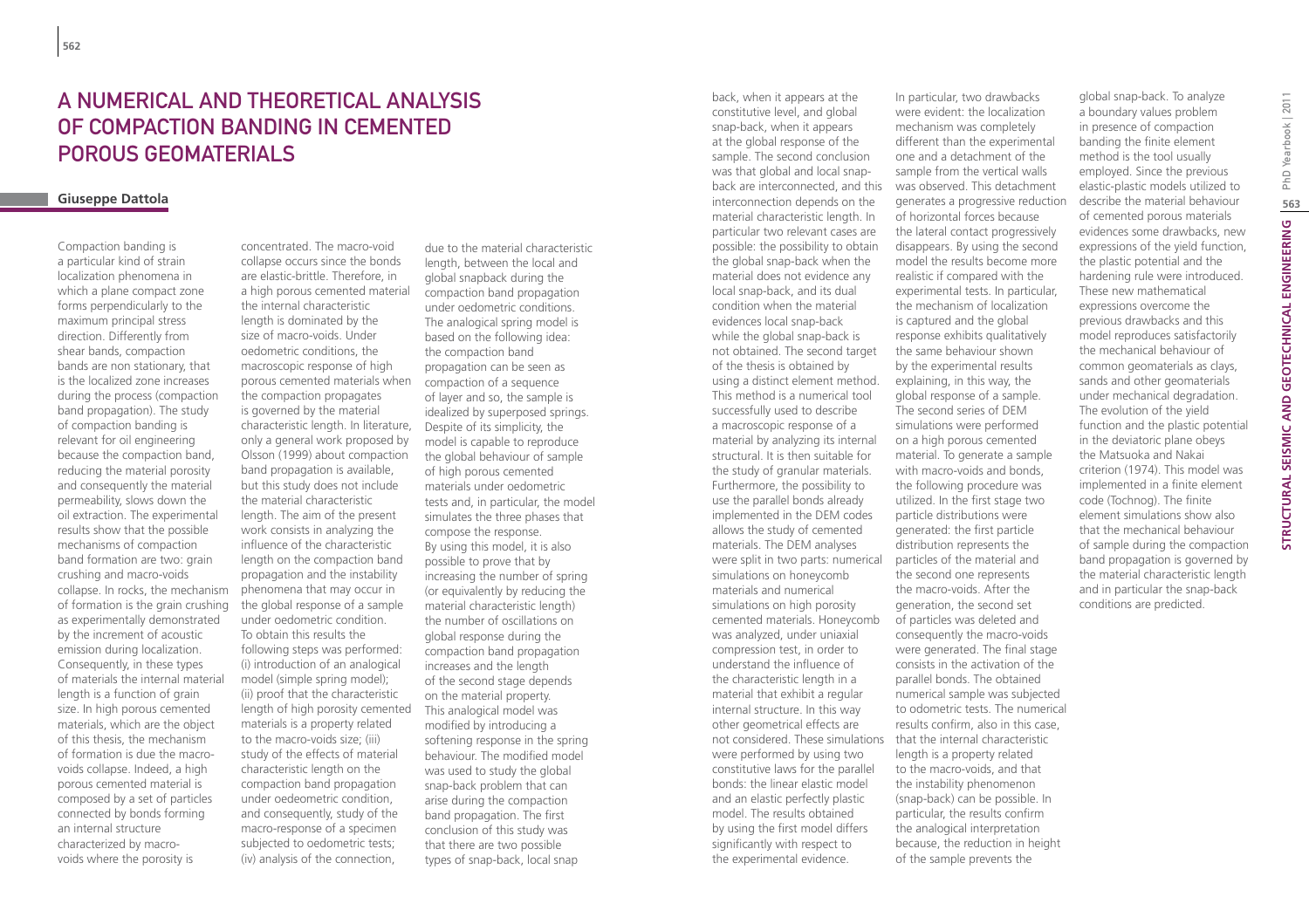# **PROPAGATION OF SE<br>UNCERTAINTIES ON<br>PERFORMANCE OF (<br>Konstantinos Demartinos** PROPAGATION OF SEISMIC-SOURCE UNCERTAINTIES ONTO SE PERFORMANCE OF CLASSES OF B

This work investigates the matter of probabilistic seismic performance assessment at urban areas. The problem is characterized by a wide range of uncertainties, stemming principally from the difficulty in predicting the seismic excitation, especially in sites close to an active fault. Additional sources of uncertainty lie in the determination of structural capacity and the quantification of damage limit states in terms of engineering parameters, such as inelastic spectral displacement. The procedure of evaluating seismic performance is reviewed within the thesis, so that all physical processes involved are discussed, and underlying uncertainties recognized. From the fault rupture and the radiation of seismic energy, to the propagation of seismic waves on the Earth's crustal structure that causes ground shaking, and the eventual inelastic response of buildings. Furthermore, the theoretical background of state-of-the-art methodologies is presented in a critical fashion. A variation of the probabilistic capacity-demand diagram method is presented, that enables the direct mapping of source uncertainties onto inelastic spectral displacement, on the basis of random rupture scenarios simulated through physics-based simulations

of seismic source and wave propagation (spectral element method, GeoELSE code). The Monte-Carlo integration scheme is then used to approximate the probability measures of seismic performance. In this context, the universal assumption of lognormality for the random variables involved is dropped, sources of uncertainty are separated and mostly treated in an explicit manner. The resulting probability measures are treated as random variables, and estimates of the error in the probabilistic calculation are provided. The proposed formulation is adapted to facilitate the use of different representations of the seismic input, such as ground-motion intensity measures derived from empirical prediction equations. The direct probabilistic capacitydemand diagram is implemented for the evaluation of loss in the village of Pettino, struck by the 2009 *M <sup>w</sup>*=6.3 L'Aquila earthquake. The availability of information on the physical damage suffered by the buildings studies. in the village, motivated the simulation of 120 rupture scenarios to sample near-field ground motion variability and assess the reliability of the method. Further investigation has been carried out to draw conclusions on the convergence characteristics, the sensitivity of the probabilistic estimate

with respect to the sources of uncertainty considered and simplified methods of the evaluation of inelastic spectral displacement, and the comparative performance of methods based on intensity measures. The proposed method is shown to be able to produce realistic results, and it is shown to converge for sixty rupture scenarios. Neglecting the uncertainty stemming from the evaluation of structural capacity and the quantification of damage limit state, is not found to affect the probabilistic calculation, while the non-iterative method of equivalent linearization is shown to introduce a systematic error in the probabilistic calculation. Finally, it is found that ground-motion prediction equations can be used to produce results similar to the proposed method, in terms of the loss scenario. The analysis performed indicate that the use of the inter-event component of the ground-motion variability is more suitable for scenario

Finally, the proposed methodology is implemented to evaluate the seismic performance and the losses in the town of Sulmona, for a *M <sup>w</sup>*=6.4 scenario earthquake occurring in the vicinity. The number of rupture scenarios considered is limited to fifteen in this case, so that the probabilistic

calculation is characterized by an approximation error, attributed to the Monte-Carlo procedure. Moreover, the spatial variability of ground motion is accounted for, by subdividing the urban area into zones that are presumably subject to homogeneous ground shaking. The spatial variability of ground motion is shown to affect the probabilistic calculation, as the probability measures of seismic performance and the losses differ from one zone to another. Furthermore, an analysis is performed that verifies the negligible effect of uncertainties pertaining to the evaluation of structural capacity and the quantification of damage limit state. The range of reliability associated to the use of groundmotion prediction equations for this case of seismic performance assessment is also examined.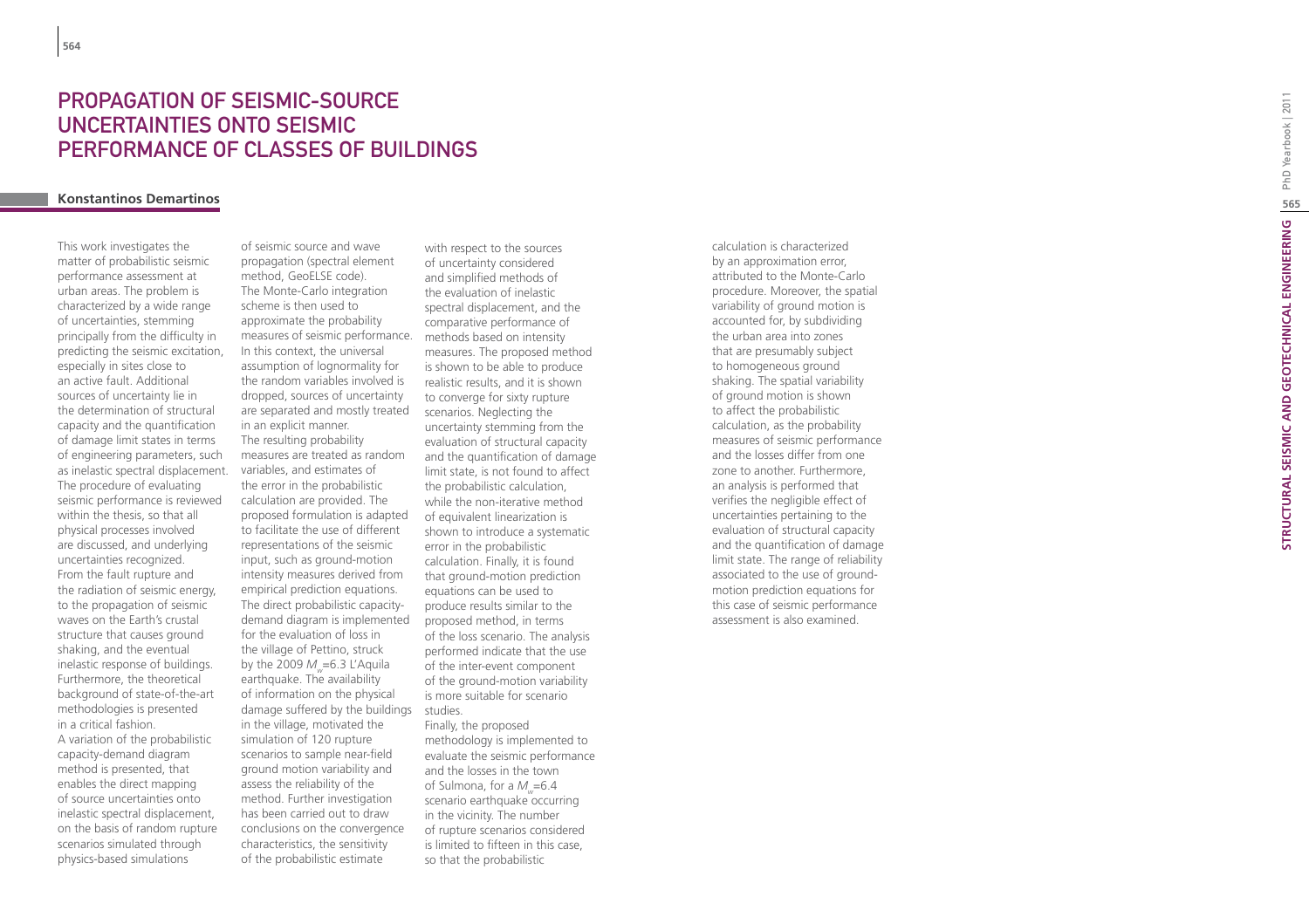### TUNNELS IN FIRE Structural and materials behavior and modeling

### **Alireza Nafarieh**

The increasing traffic congestion is becoming a very serious problem favored by the growing number of people living in urban agglomerations and – more generally – by the socio-economic development of many countries. One answer to this problem is offered by better infrastructures, which imply the construction of more roads, motorways, viaducts and tunnels.

As for tunnels (Figure 1), over the last years many new rail and road tunnels have been designed and built, bringing to the surface the issue of fire safety, which is a serious concern, fires are the worst possible accident in a tunnel.

Tunnels fire safety depends on the active and passive means devised to control and extinguish a fire or to prevent the activation of a fire. In the former case knowing the fire scenario and the consequences of the fire is a must. Furthermore, should the fire become incontrollable, knowing its effect on both the structural and materials behavior would be necessary for a proper design.

Hence, the Thesis is divided in two parts, one concerning some structural problems in fire and the other some materials problems at high temperature. The former part is devoted to modeling the fire in a road tunnel (to define the *fire scenario*) in order (a) to study the entity of the to be used in the *final lining*,

thermal field and its propagation along the tunnel; and (b) to evaluate the static effect that the thermal field has on the tunnel lining. The car/bus/truck burning was simulated through realistic heat-release rate curves implemented firstly in a fire-zone model (CFAST) adapted to such a peculiar structure as that of a tunnel (where there are no compartments), and secondly in a more refined code (Pyrosim) based on computational fluid dynamics. Comparisons were made also with some real-vehicle fire tests. found in modern road tunnels (lining, horizontal slab and vertical partition, as in the Frejus Tunnel) are examined. The lining (whose section is assumed to be circular) is investigated in both cohesive and soft soils by means of a simplified but effective model, while the horizontal and vertical plates are modeled by finite elements (Code ABAQUS), by introducing concrete nonlinearity at high temperature. The other part of the thesis is devoted to the mechanical characterization at high temperature of a somewhat special cementitious material, *shotcrete*, often used to consolidate the bore in blastedoff tunnels (*first-phase* lining). Since shotcrete has been recently proposed as a structural material

its thermal and mechanical characterization at high temperature is badly needed (Figure 2). It is true that a lot of research activity has been devoted to shotcrete as a material to be used in provisional structures or to fill intentional/unintentional gaps in R/C structures or even to insulate fire-sensitive members, but very little attention has been given to shotcrete as a *structural material,* and practically no attention at all to its properties at high temperature, and during and past a fire.

Three major structural cases often most dangerous load condition, Since in road tunnels fire is the knowing shotcrete thermal and mechanical properties at high temperature and past a thermal cycle is preliminary to any safe use of this material, something that has never been done to date systematically.

The mechanical properties at ambient temperature, at high temperature and after cooling down to room temperature have been investigated by testing three shorcrete mixes. The tests yield interesting results concerning the residual mechanical properties in compression and clearly show that the first mix (with an accelerating agent based on alkali silicates,  $fc = 15-20$  MPa in virgin conditions) cannot be used for structural purposes, because of the time-increasing strength-loss after casting, not to mention its

high-temperature mechanical decay. On the contrary, the other two mixes ( $fc = 45-50$  MPa in virgin conditions) behave similarly The investigation on shotcrete, to vibrated concrete, and – as in vibrated concrete – steel fibers tend to marginally decrease both the strength and the elastic modulus in virgin conditions, while the thermal diffusivity



of shotcrete is definitely smaller than that of ordinary concrete

as a structural material exposed to high temperature, is accompanied by a similar investigation on three mortars (ordinary and high-performance mortars,  $fc = 5$ , 10 and 15

(Figure 3).

**1. Thermal effects on internal forces of tunnel lining and partitions**







**3. Comparison of thermal diffusivity of the three shotcrete mixes with those given by EC2** MPa). In the Annex also the thermomechanical properties of three mortars are presented. Since mortars are often used for structural and non structural purposes (as – for instance – in the firewalls made of concrete blocks or hollow/solid bricks), a study on the high-temperature behavior of three mortars of different grade (cubic strength  $= 5$ , 10 and 15 MPa) is presented; the procedure is very similar to that adopted for the three shotcretes; the results show that mortars exhibit a much lower thermal diffusivity, but a mechanical decay close to that of ordinary concrete, unless alkali-based accelerating agents are used.

The motivation of this rather concise study on mortars is very simple: to Author's knowledge no evidence on mortar behavior at high temperature is available in the literature, while the design of firewalls made of bricks or concrete blocks requires the thermal and mechanical properties of mortars at high temperature to be well understood, even more since both the European Code and the national codes are introducing comprehensive and rather strict provisions concerning firewalls performance in fire. (Firewalls of different types are often found in the complementary structures of tunnels).

Summing up, this Thesis tackles some specific structural and materials problems concerning tunnels linings, and gives new information on the hightemperature behavior of two families of cementitious materials (shotcrete and mortars), whose structural use is on the rise.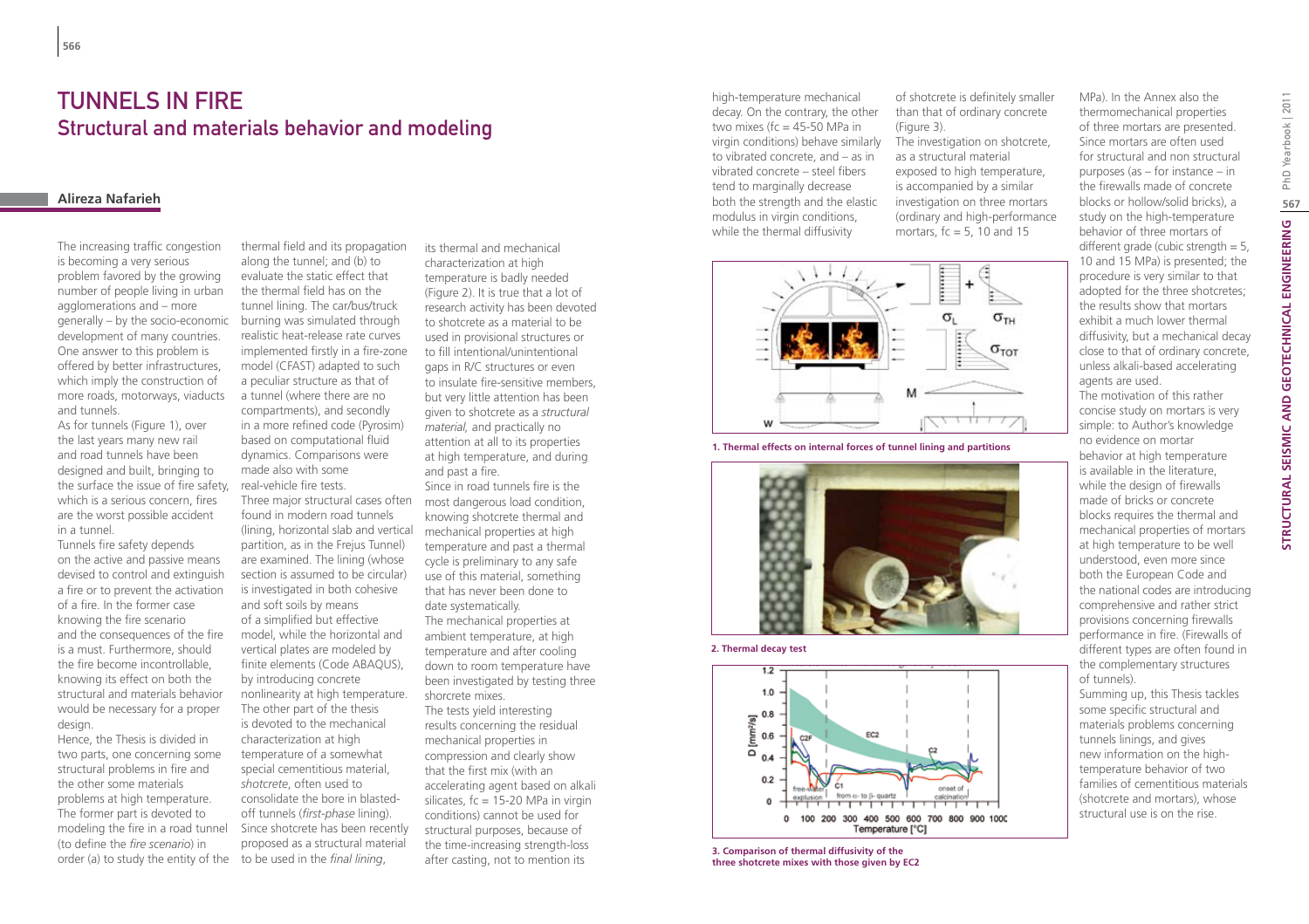# Seismic performance of infinite earth slopes: numerical modelling, constitutive issues and theoretical considerations

### **Federico Pisanò**

Landslides are very frequent events in many areas of the world as part of the continuous evolution of landscapes. Case by case, the at rest conditions of slopes can be largely variable, ranging from amply to barely stable. Thus, the occurrence of even weak earthquakes can often be sufficient to trigger the collapse of sloping deposits, lying in slightly to moderately stable states before the seismic shaking.

Earthquake-induced landslides have been documented from as early as 1789 B.C. and represent, still nowadays, a major concern, since they can result in remarkable damage in terms both of economic and human losses. Suffice it to remind that, in many earthquakes, landslides have been responsible for as much or more damage than all other seismic hazards combined. It is therefore self-evident why the evaluation of seismic slope stability is one of the most relevant issues for geotechnical earthquake engineers.

The thesis is mainly focused on landslides occurring as a consequence of shear sliding mechanisms. In this context, the seismic analysis of slopes must be aimed at predicting whether, under a plausible input excitation, the slope will fail or not and, in the second case, whether excessive displacements from the standpoint of

serviceability requirements are developed. For these reasons, predicting

the displacement performance of slopes has become a topic of considerable interest in the Geotechnical Earthquake Engineering (GEE) community in the last 40-50 years, during which the state of practice has moved from simple pseudo-static analyses to increasingly more reliable displacement analyses. However, the GEE methods for slope displacement predictions – such as the so-called "stickslip models" – usually rely on notable simplifying assumptions. From this point of view, the approaches employed in GEE do not seem to be up-to-date with respect to the enormous advances in Geomechanics in terms of modelling the mechanical behaviour of geomaterials, as well as numerically solving realistic 2D and 3D boundary value problems.

The motivation for this work stems from these premises. The thesis represents an attempt a) the relevance both of at building a "bridge" between GEE and Geomechanics on the issue of predicting the seismic performance of earth slopes. For this purpose, the simple but meaningful case of 1D numerical models for slope dynamic analyses is considered. A geometry reduction from 3D reality to the 1D ideal

scheme of "infinite slope" is commonly performed for practical applications, basically with the goal of reducing the computational costs. Besides, this is done with a further motivation, as a geometrically 1D model provides numerical results which are simpler to be mechanically interpreted. Indeed, when dynamic analyses involve highly non-linear materials (such as soils), the support both of physical insight and analytical solutions is essential to check the reliability of numerical results.

The work is in essence a theoretical/numerical study on the relationship between "modelling assumptions" and the results provided by 1D dynamic analyses. From this perspective, the most common assumptions adopted by the simplified GEE methods are critically discussed on the basis of more rigorous geomechanical theories.

The main contributions of the thesis are summarised hereafter: structural redundancy and soil non-associativeness has been put in evidence, as long as the infinite slope is properly modelled as a special plain strain system (simple shear assumption). The use of bifurcation theory has clarified how the triggering of a failure sliding mechanism (strain

localisation) depends not only on the material frictional angle but also on its dilatancy, as well as on the previous loading history;

b) striking differences have been observed between the results of dynamic analyses obtained by employing the aforementioned simple shear (SS) approach and the so-called 1D shear (1DS) one. The latter is commonly assumed by the GEE methods and consists in modelling the slope problem only in terms of shear variables. In order to relate SS and 1DS models, a "condensation" procedure has been conceived to set up a "SS equivalent" 1DS hardening model, capable of matching the SS displacement predictions. The proposed procedure has been specialised for Mohr-Coulomb perfectly viscoplastic models, but represents a general and promising approach for deriving consistent predictions with low computational efforts; c) the simpler 1DS approach has been employed to parametrically discuss the implications of certain constitutive factors. The influence both of soil time-sensitiveness and ductility has been numerically analysed. In particular, in the case of softening materials, it has been shown how the development of sliding planes (i.e. of strain localisation) can be in case inhibited when the material is sufficiently viscous. Moreover, even when localisation takes place, the number and the position of shear bands is not a priori predictable. These observations clearly conflict with the common GEE approaches, assuming the existence of a unique sliding plane at the bottom of the

system;

d) the influence of soil hysteresis on displacement predictions has been explored by means of a multi-surface kinematic hardening model. An interesting practical inference has been derived: in the case of dry slopes, isotropic hardening (single-surface) models overestimate the displacements derived through a multi-surface model, so that neglecting soil hysteresis seems to usually lead to conservative predictions. At the same time, the work also

provides some computational contributions, with emphasis on slope seismic analyses: e) the use of an existing Taylor-Galerkin algorithm has been extended to seismic applications. The improvement of explicit algorithms for GEE applications is believed to be worthwhile, especially to simplify the numerical treatment of complex constitutive laws (e.g. multi-surface models); f) in order to solve hydromechanical dynamic problems, the previous Taylor-Galerkin algorithm coupled with a fractional time-stepping has been improved and analytically validated; g) the viscoplastic approach has been confirmed to be excellent to deal with dynamic localisation problems, often associated with a pathologic dependence of numerical results on space discretization. Viscoplasticity remedies this drawback by spontaneously introducing a material internal length as a consequence of ratesensitiveness. Unfortunately, this beneficial effect tends to vanish as weakly viscous materials are considered. To overcome this difficulty, the

way of "regularised continua", and in particular of nonlocal viscoplasticity, has been followed. The non-local results are satisfactory from the viewpoint of objectivity, since the soil characteristic length can be reproduced even for nearly elasto-plastic materials. On the computational side, however, further work is needed to improve the efficiency of non-local FEM algorithms for demanding seismic analyses. As is discussed throughout the dissertation, the description of localisation processes is still a major issue in seismic slope stability applications. In conclusion, theoretical/ numerical issues have been addressed, with the aim of highlighting some of the numerous factors affecting the slope seismic performance. In the light of modern geomechanical theories, it has been possible in some cases to go deep into the interpretation of the numerical results; in other cases, unsolved problems have been put in evidence, in order to stimulate further discussions within both the scientific and the technical communities. The thesis is believed to contribute to build that "bridge" between theory and practice, leading the way for increasingly rational approaches to the solution of seismic slope stability problems.